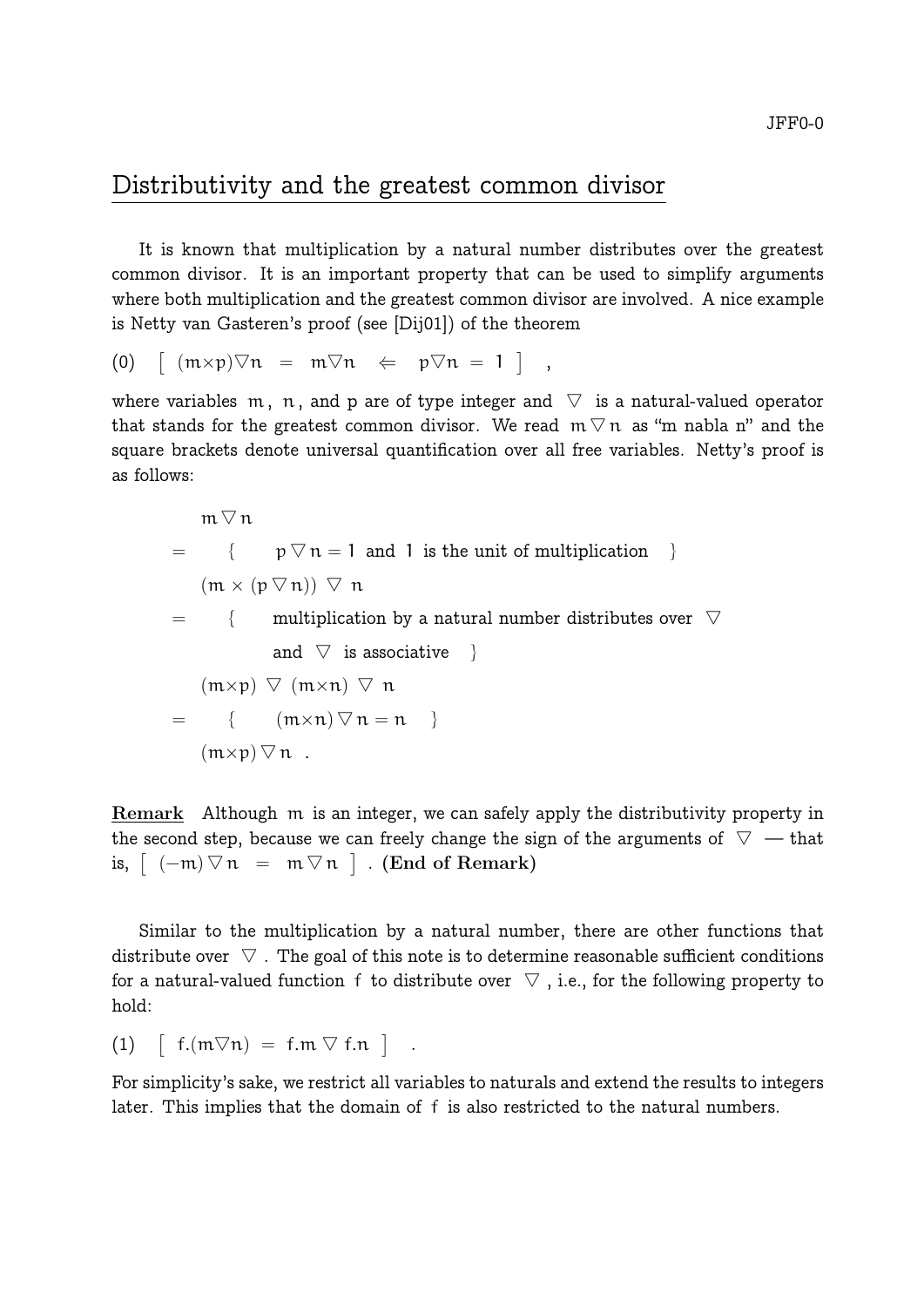Due to our general line of research, we want to prove (1) by exploiting invariants of Euclid's algorithm involving the function f . Recall that Euclid's algorithm can be written (for positive arguments  $m$  and  $n$ ) as:

$$
\{ 0 < m \land 0 < n \}
$$
  
\n
$$
x, y := m, n;
$$
  
\n{ Invariant:  $0 < x \land 0 < y \land m \nabla n = x \nabla y \}$   
\n
$$
0 \quad y < x \to x := x - y
$$
  
\n
$$
\Box x < y \to y := y - x
$$
  
\n
$$
\{ 0 < x \land 0 < y \land x = m \nabla n \land y = m \nabla n \}
$$

To determine an appropriate loop invariant, we take the right-hand side of (1) and we observe:

$$
f.m \nabla f.n
$$
\n
$$
= \{ \text{ initially: } x = m \land y = n \}
$$
\n
$$
f.x \nabla f.y
$$
\n
$$
= \{ \text{ suppose that } f.x \nabla f.y \text{ is invariant;}
$$
\n
$$
on termination: x = m \nabla n \land y = m \nabla n \}
$$
\n
$$
f.(m \nabla n) \nabla f.(m \nabla n)
$$
\n
$$
= \{ \nabla \text{ is idempotent } \}
$$
\n
$$
f.(m \nabla n) .
$$

Property (1) is thus established under the assumption that  $f.x \nabla f.y$  is an invariant of the loop body.

Remark "Invariants" in the literature are always boolean-valued functions of the program variables. But we see no reason why "invariants" shouldn't be of any type: for us, an *invariant* of a loop is simply a function of the program variables whose value is unchanged by execution of the loop body. In this case, the value is a natural number. (End of Remark)

The next step is to determine what condition on f guarantees that  $f.x \nabla f.y$  is indeed invariant. Noting the symmetry in the loop body between  $x$  and  $y$ , the condition is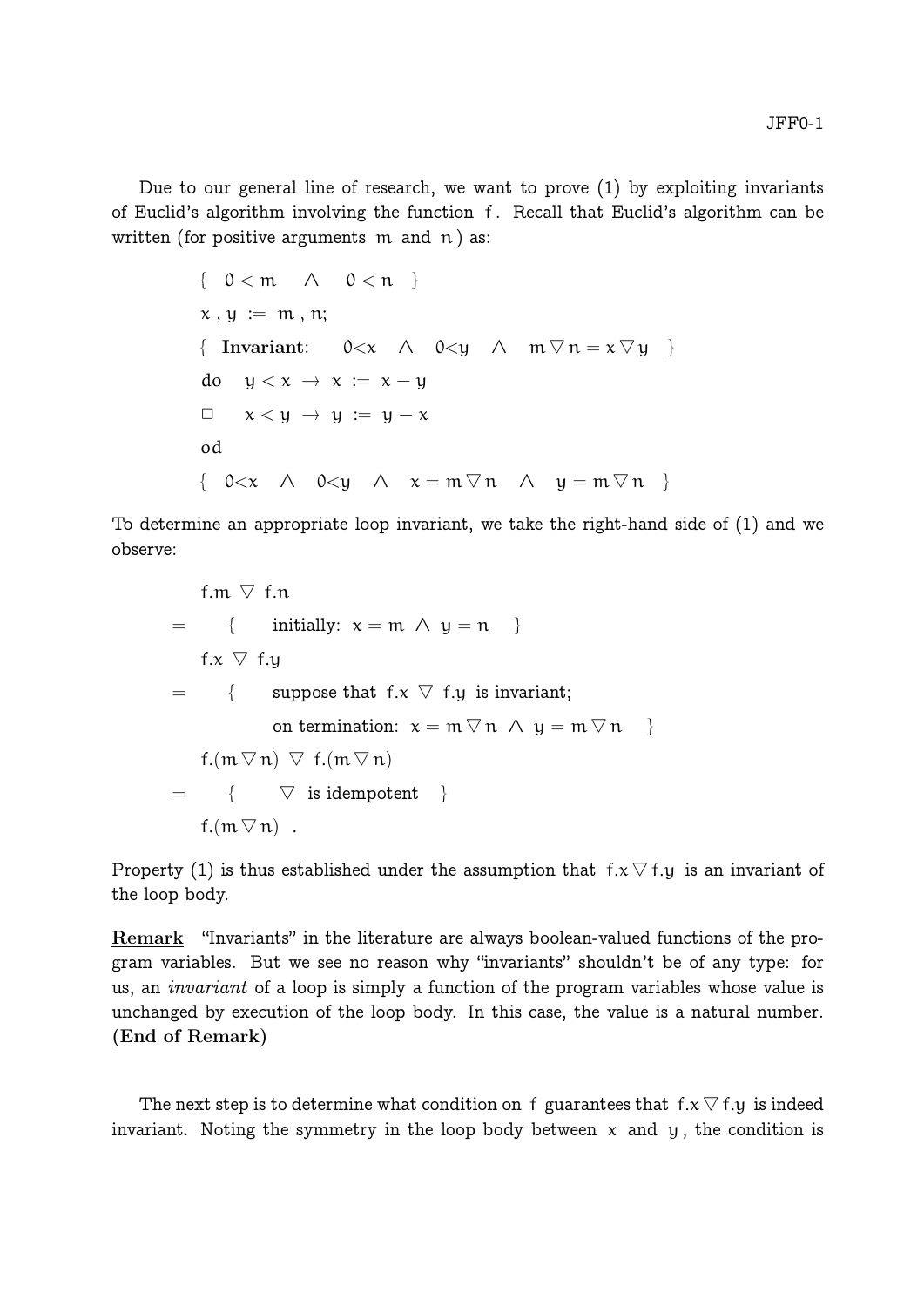easily calculated to be

 $\left[ f.(x - y) \vee f.y = f.x \vee f.y \in 0 < y < x \right]$ 

Equivalently, by the rule of range translation ( $x := x + y$ ), the condition can be written as

.

(2)  $\left[ f.x \nabla f.y = f.(x + y) \nabla f.y \Leftrightarrow 0 < x \wedge 0 < y \right]$ .

Formally, this means that

" f distributes over  $\nabla$ "  $\Leftarrow$  (2).

Incidentally, the converse of this property is also valid:

(2)  $\Leftarrow$  " f distributes over  $\nabla$ "

To prove it, we use the theorem

$$
(3) \quad \left[ (m + a \times n) \nabla n \right] = m \nabla n \quad ,
$$

and we calculate:

 $f(x + y)$   $\triangledown$  f.y  $=$  { f distributes over  $\triangledown$  }  $f.((x + y) \nabla y)$  $=$  { (3) }  $f(x \nabla y)$  $=$  { f distributes over  $\triangledown$  } f.x  $\triangledown$  f.y.

From the mutual implication we conclude that

" f distributes over  $\nabla$ " = (2).

We have now reached a point where we can determine if a function distributes over  $\triangledown$ . However, since (2) still has two occurences of  $\nabla$ , we want to refine it into simpler properties. Towards that end we turn our attentions to the condition

$$
f.x \nabla f.y = f.(x + y) \nabla f.y
$$

and we try to calculate one side of it to the other. For instance, using theorem (3), it is immediate that any function that distributes over addition distributes over  $\triangledown$  (note that this is the case of multiplication by a natural number). The proof is very simple: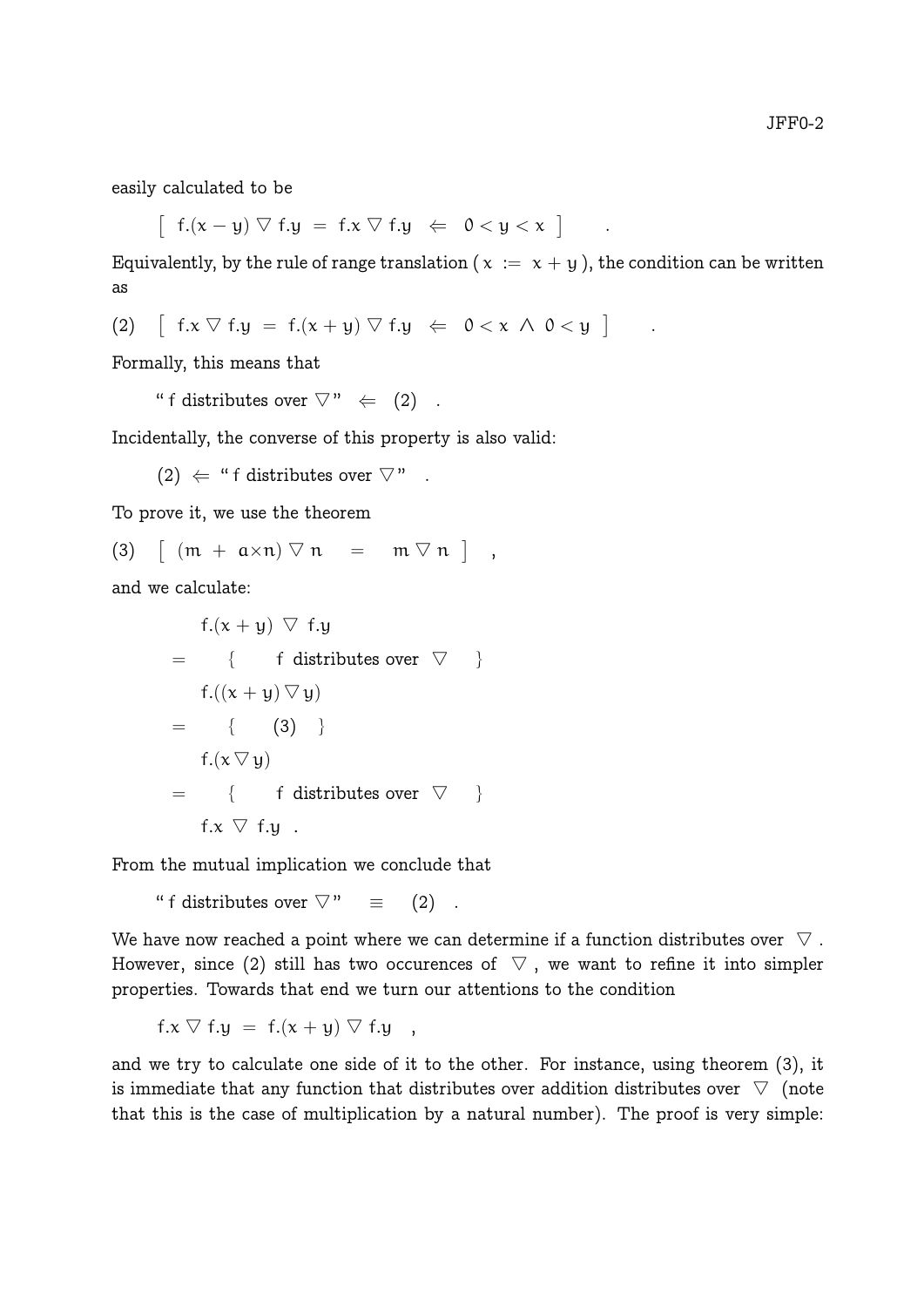$$
f.(x + y) \nabla f.y
$$
  
= { f distributes over addition }  

$$
(f.x + f.y) \nabla f.y
$$
  
= { (3) }  

$$
f.x \nabla f.y
$$
.

In view of properties (3) and (0), we formulate the following lemma, which is a more general requirement:

Lemma 4 All functions f that satisfy

 $\langle \forall x, y: : \langle \exists a, b : a \nabla f.y = 1 : f.(x + y) = a \times f.x + b \times f.y \rangle$ 

distribute over  $\nabla$ .

Proof

$$
f.(x + y) \nabla f.y
$$
\n
$$
= \{ f.(x + y) = a \times f.x + b \times f.y \}
$$
\n
$$
(a \times f.x + b \times f.y) \nabla f.y
$$
\n
$$
= \{ (3) \}
$$
\n
$$
(a \times f.x) \nabla f.y
$$
\n
$$
= \{ a \nabla f.y = 1 \text{ and } (0) \}
$$
\n
$$
f.x \nabla f.y.
$$

Please note that since the discussion above is based on Euclid's algorithm, it only applies to positive arguments. We now investigate the case where m or n are 0. We have, for  $m = 0$ :

$$
f.(0 \nabla n) = f.0 \nabla f.n
$$
  
= {  $\{ \begin{bmatrix} 0 \nabla m = m \end{bmatrix} \}$   

$$
f.n = f.0 \nabla f.n
$$
  
= {  $\{ \begin{bmatrix} f.n \text{ is a divisor of } f.0 \end{bmatrix} \}$   

$$
f.n \setminus f.0
$$
  
= {  $\{ \begin{bmatrix} \text{definition} \end{bmatrix} \}$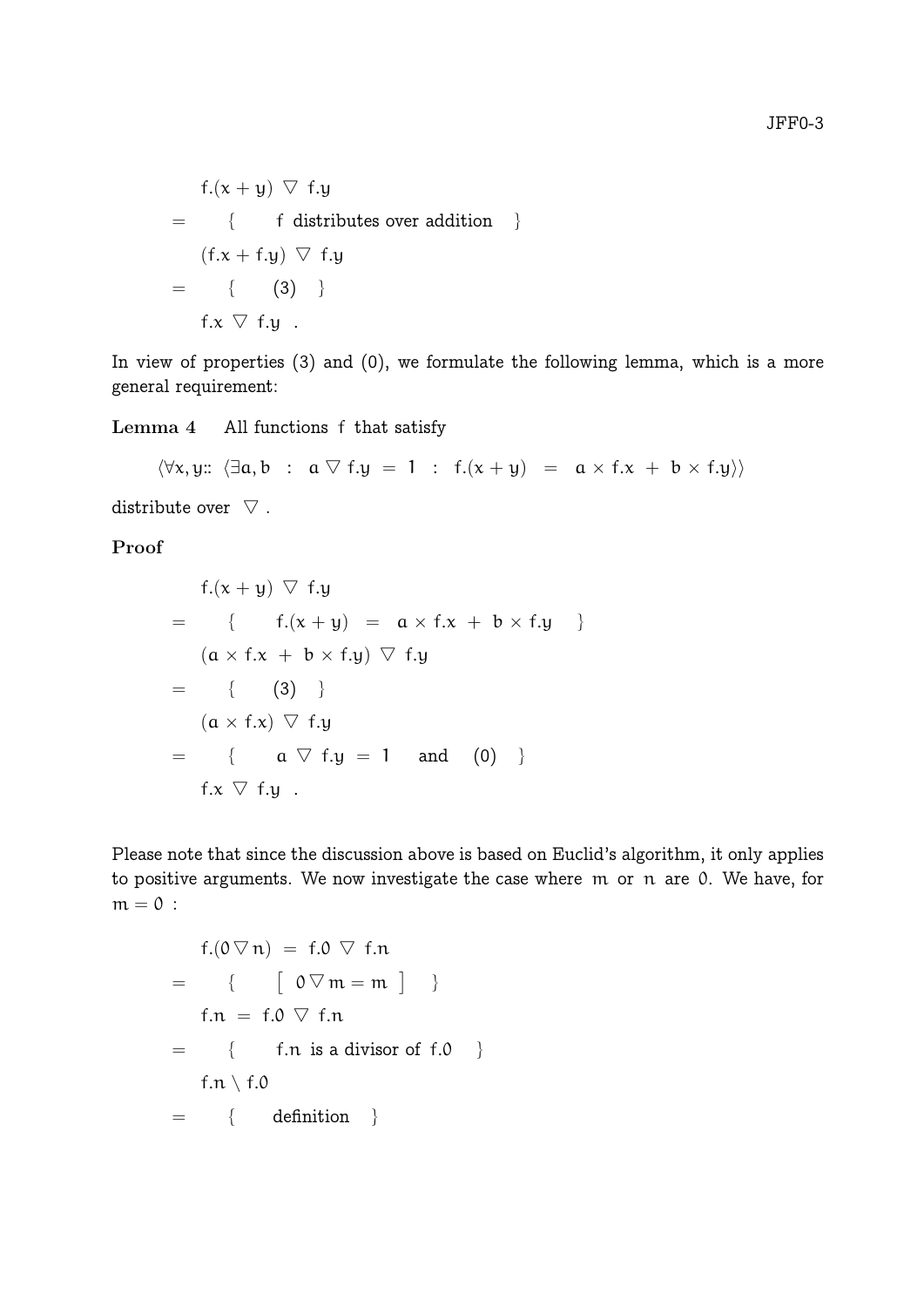$\exists k : k \in \mathbb{Z} : f.0 = k \times f.n$  $\Leftarrow$  { obvious possibilities for f.0 or for f.n } f.0 = 0  $\vee$  f.n = 1  $\vee$  f.n = f.0.

Hence, using the symmetry between m and n we have, for  $m = 0$  or  $n = 0$ :

(5)  $f(m\nabla n) = f(m \nabla f.n \Leftrightarrow f.0 = 0 \vee f.n = 1 \vee f.n = f.0$ .

The conclusion is that we can use (5) and Lemma 4 to prove that a natural-valued function with domain  $\mathbb N$  distributes over  $\nabla$ .

#### Example 0: the Fibonacci function

In [Dij90], Edsger Dijkstra proves that he Fibonacci function distributes over  $\triangledown$ . He does not use Lemma 4 explicitly, but he constructs the property

(6)  $fib.(x + y) = fib.(y - 1) \times f.x + fib.(x + 1) \times fib.y$ ,

and then, using the lemma

fib.y  $\nabla$  fib.(y – 1) = 1,

he concludes the proof. His calculation is the same as that in the proof of Lemma 4 but for particular values of a and b and with f replaced by fib . Incidentally, if we don't want to construct property  $(6)$  we can easily verify it using induction — more details are given in [GKP94].

### Example 1: the Mersenne function

In this subsection we prove that, for all integers k and m such that  $k^m > 0$ , the function defined as

 $f.m = k^m - 1$ 

distributes over  $\triangledown$ .

First, we observe that  $f = 0$ . Next, we use Lemma 4. This means that we need to find integers a and b , such that

$$
k^{m+n}-1 = \alpha \times (k^m-1) + b \times (k^n-1) \quad \wedge \quad \alpha \nabla (k^n-1) = 1 \quad .
$$

The most obvious instantiations for a are 1,  $k^n$  and  $k^n - 2$ . (That two consecutive numbers are coprime follows from (3).) Choosing  $a = 1$ , we calculate b: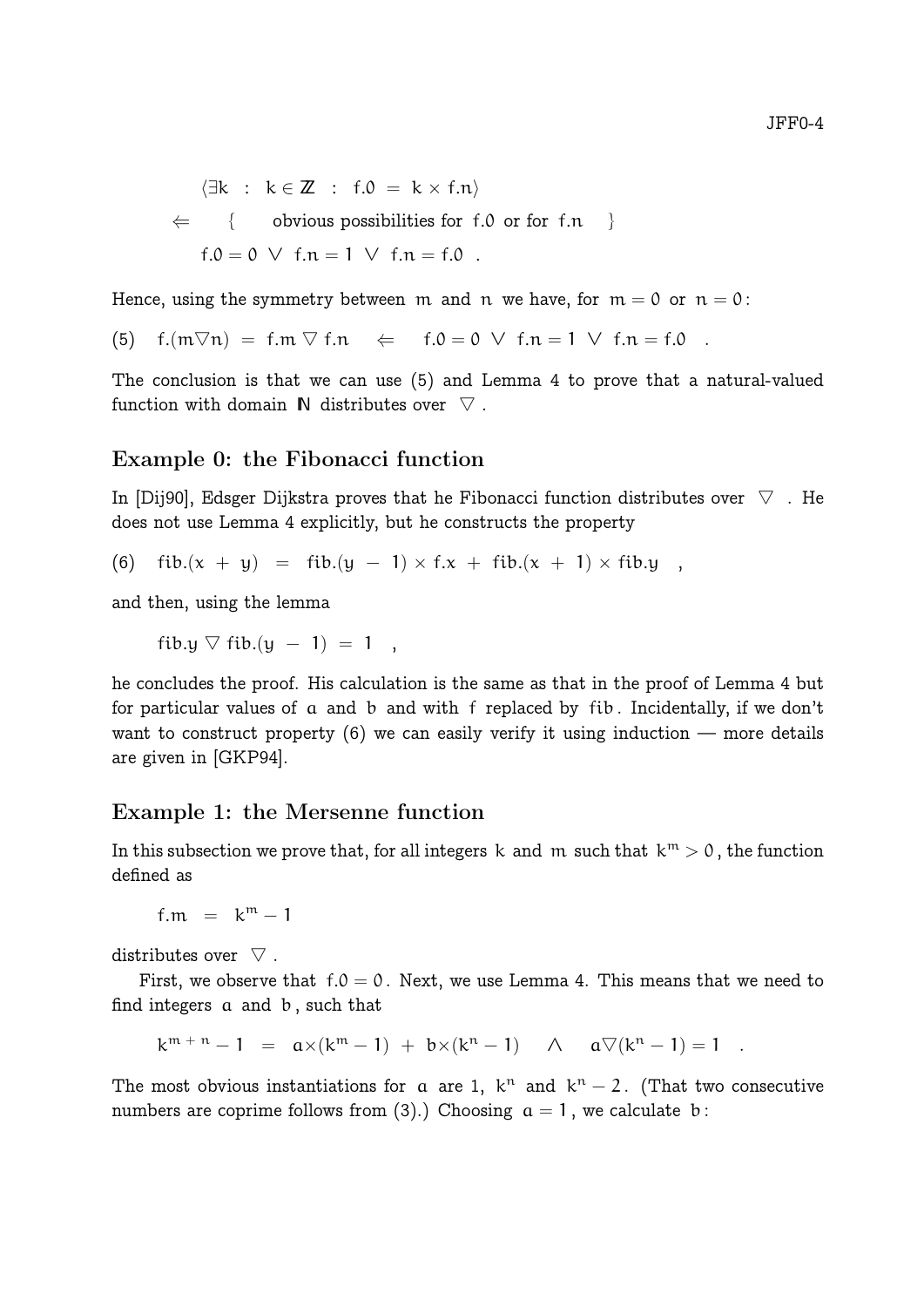$k^{m+n}-1 = (k^m-1) + bx(k^n-1)$  $=$  { arithmetic }  $k^{m+n} - k^m = b \times (k^n - 1)$ = { multiplication distributes over addition }  $k^m \times (k^n - 1) = b \times (k^n - 1)$  $\Leftarrow \{$  Leibniz }  $k^m = b$ .

We thus have

$$
k^{m+n}-1 = 1 \times (k^m-1) + k^m \times (k^n-1) \quad \wedge \quad 1 \nabla (k^n-1) = 1 \quad ,
$$

and we use Lemma 4 to conclude that f distributes over  $\nabla$ :

 $\left[ (k^m - 1) \nabla (k^n - 1) \right] = k^{(m \nabla n)} - 1 \right]$ .

In result, the Mersenne function, which is defined as  $2^{\mathfrak{m}}-1$ , distributes over  $|\nabla|$  :

(7) 
$$
\left[ (2^m - 1) \nabla (2^n - 1) \right] = 2^{(m \nabla n)} - 1 \right]
$$
.

A corollary of (7) is the property

$$
\left[ \begin{array}{llll} (2^m-1)\nabla(2^n-1) \;=\; 1 & \equiv & m\nabla n=1 \end{array} \right] \quad .
$$

In words, two numbers  $2^m - 1$  and  $2^n - 1$  are coprime is the same as exponents m and n are coprime.

### Extending the results to integers

A question that arises is whether we can extend the domain of the function f to the integer domain. To answer it, let us investigate when (1) holds for integer values. Assuming that m and n are integers, we calculate:

$$
[ f.(m \nabla n) = f.m \nabla f.n ]
$$
  
= {  $[ m \nabla n = |m| \nabla |n| ] }$  }  
= {  $[ f.(|m| \nabla |n|) = f.m \nabla f.n ]$   
= {  $[ f . |m| \nabla f . |n| = f.m \nabla f.n ]$   
 $\leftarrow$  { Leibniz }  
{  $[ f . |m| = f.m ]$  .